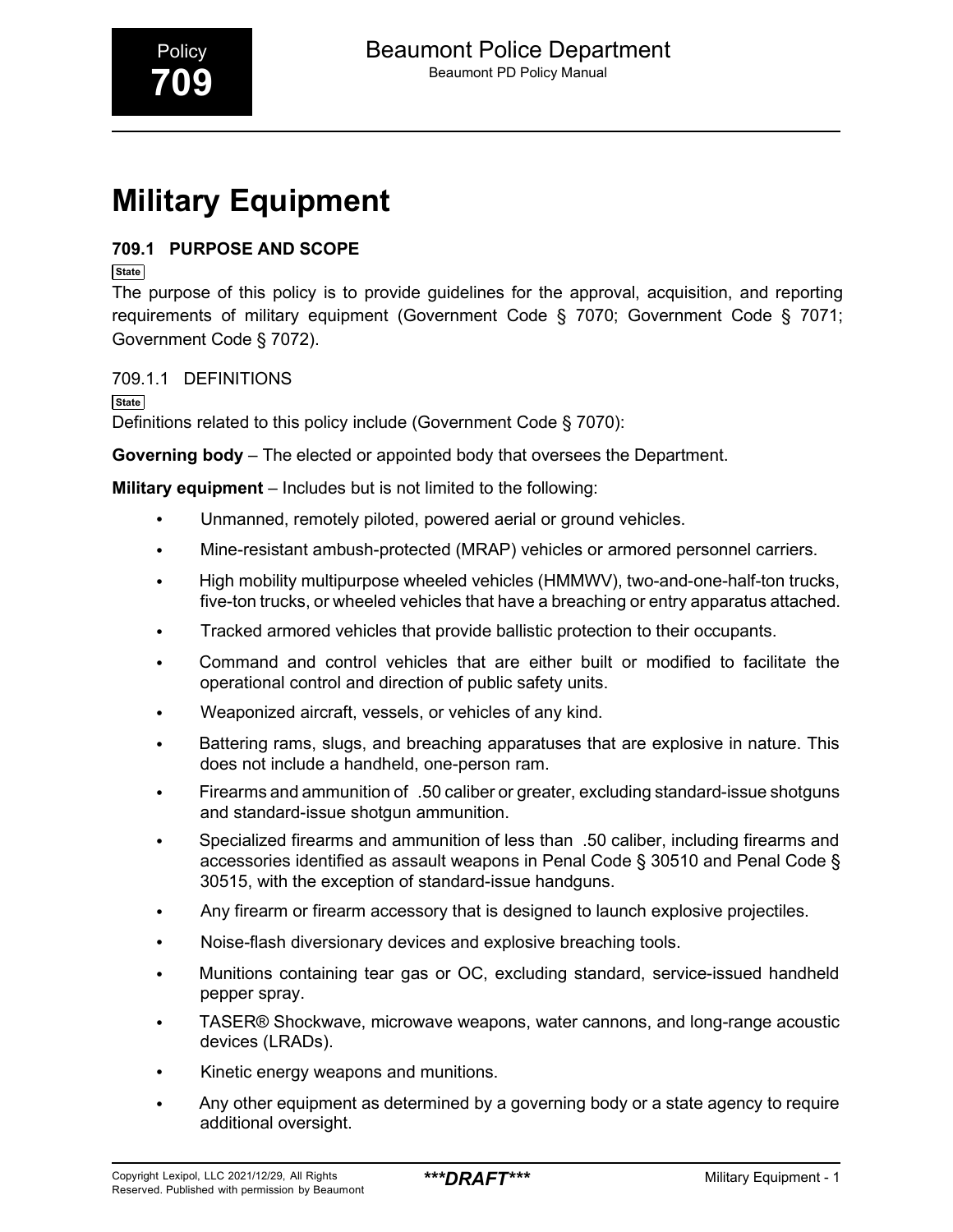Beaumont PD Policy Manual

#### **709.2 POLICY**

#### **State**

It is the policy of the Beaumont Police Department that members of this department comply with the provisions of Government Code § 7071 with respect to military equipment.

#### **709.3 MILITARY EQUIPMENT COORDINATOR**

#### **Best Practice**

The Chief of Police should designate a member of this department to act as the military equipment coordinator. The responsibilities of the military equipment coordinator include but are not limited to:

- (a) Acting as liaison to the governing body for matters related to the requirements of this policy.
- (b) Identifying department equipment that qualifies as military equipment in the current possession of the Department, or the equipment the Department intends to acquire that requires approval by the governing body.
- (c) Conducting an inventory of all military equipment at least annually.
- (d) Collaborating with any allied agency that may use military equipment within the jurisdiction of Beaumont Police Department (Government Code § 7071).
- (e) Preparing for, scheduling, and coordinating the annual community engagement meeting to include:
	- 1. Publicizing the details of the meeting.
	- 2. Preparing for public questions regarding the department's funding, acquisition, and use of equipment.
- (f) Preparing the annual military equipment report for submission to the Chief of Police and ensuring that the report is made available on the department website (Government Code § 7072).
- (g) Establishing the procedure for a person to register a complaint or concern, or how that person may submit a question about the use of a type of military equipment, and how the Department will respond in a timely manner.

#### **709.4 MILITARY EQUIPMENT INVENTORY**

**State**

The following constitutes a list of qualifying equipment for the Department:

See attachment: AB481 Military/Specialized Equipment List

#### **709.5 APPROVAL**

#### **State**

The Chief of Police or the authorized designee shall obtain approval from the governing body by way of an ordinance adopting the military equipment policy. As part of the approval process, the Chief of Police or the authorized designee shall ensure the proposed military equipment policy is submitted to the governing body and is available on the department website at least 30 days prior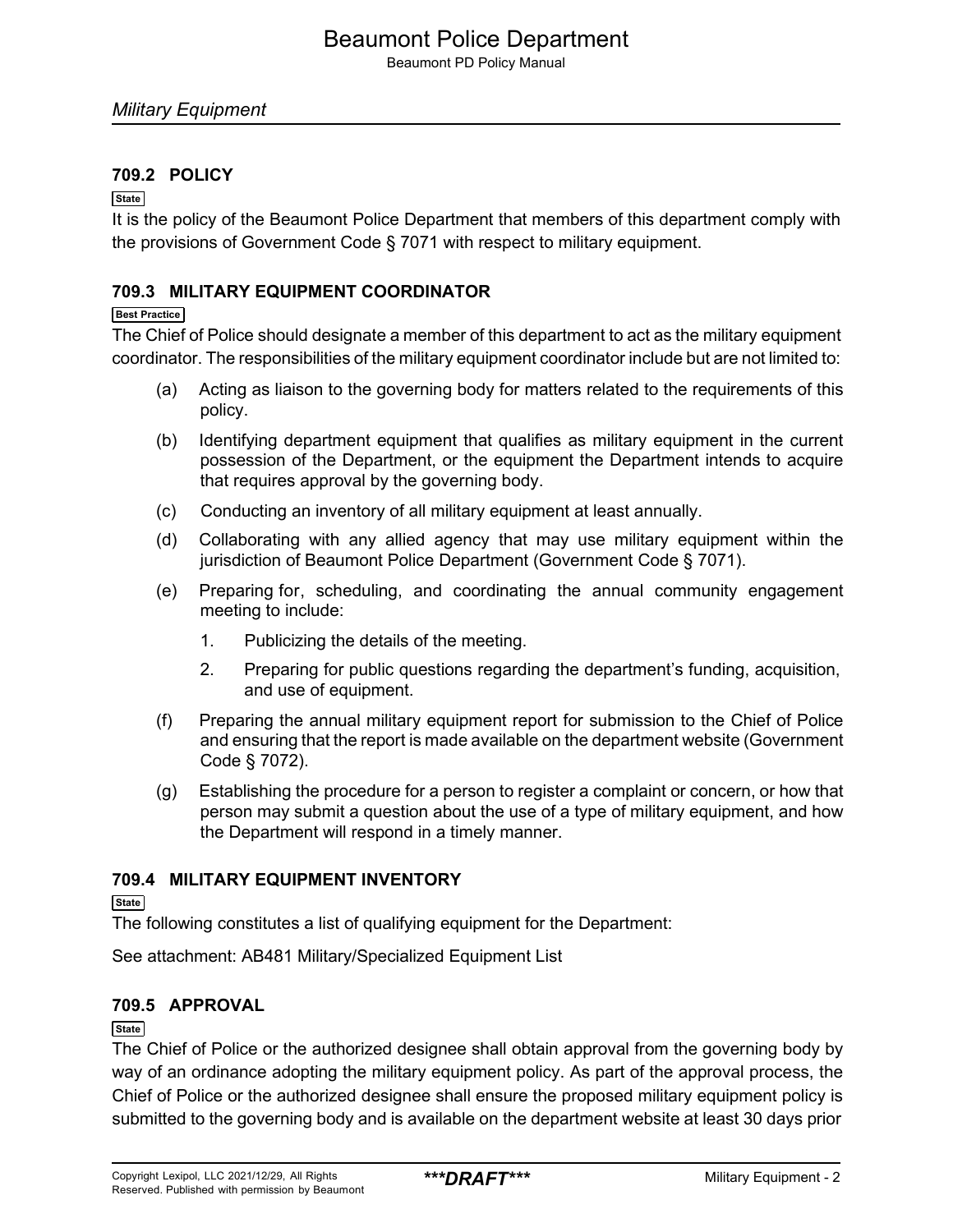### Beaumont Police Department

Beaumont PD Policy Manual

#### *Military Equipment*

to any public hearing concerning the military equipment at issue (Government Code § 7071). The military equipment policy must be approved by the governing body prior to engaging in any of the following (Government Code § 7071):

- (a) Requesting military equipment made available pursuant to 10 USC § 2576a.
- (b) Seeking funds for military equipment, including but not limited to applying for a grant, soliciting, or accepting private, local, state, or federal funds, in-kind donations, or other donations or transfers.
- (c) Acquiring military equipment either permanently or temporarily, including by borrowing or leasing.
- (d) Collaborating with another law enforcement agency in the deployment or other use of military equipment within the jurisdiction of this department.
- (e) Using any new or existing military equipment for a purpose, in a manner, or by a person not previously approved by the governing body.
- (f) Soliciting or responding to a proposal for, or entering into an agreement with, any other person or entity to seek funds for, apply to receive, acquire, use, or collaborate in the use of military equipment.
- (g) Acquiring military equipment through any means not provided above.

#### **709.6 COORDINATION WITH OTHER JURISDICTIONS**

**State**

Military equipment should not be used by any other law enforcement agency or member in this jurisdiction unless the military equipment is approved for use in accordance with this policy.

#### **709.7 ANNUAL REPORT**

**State**

Upon approval of a military equipment policy, the Chief of Police or the authorized designee should submit a military equipment report to the governing body for each type of military equipment approved within one year of approval, and annually thereafter for as long as the military equipment is available for use (Government Code § 7072).

The Chief of Police or the authorized designee should also make each annual military equipment report publicly available on the department website for as long as the military equipment is available for use. The report shall include all information required by Government Code § 7072 for the preceding calendar year for each type of military equipment in department inventory.

#### **709.8 COMMUNITY ENGAGEMENT**

#### **State**

Within 30 days of submitting and publicly releasing the annual report, the Department shall hold at least one well-publicized and conveniently located community engagement meeting, at which the Department should discuss the report and respond to public questions regarding the funding, acquisition, or use of military equipment.